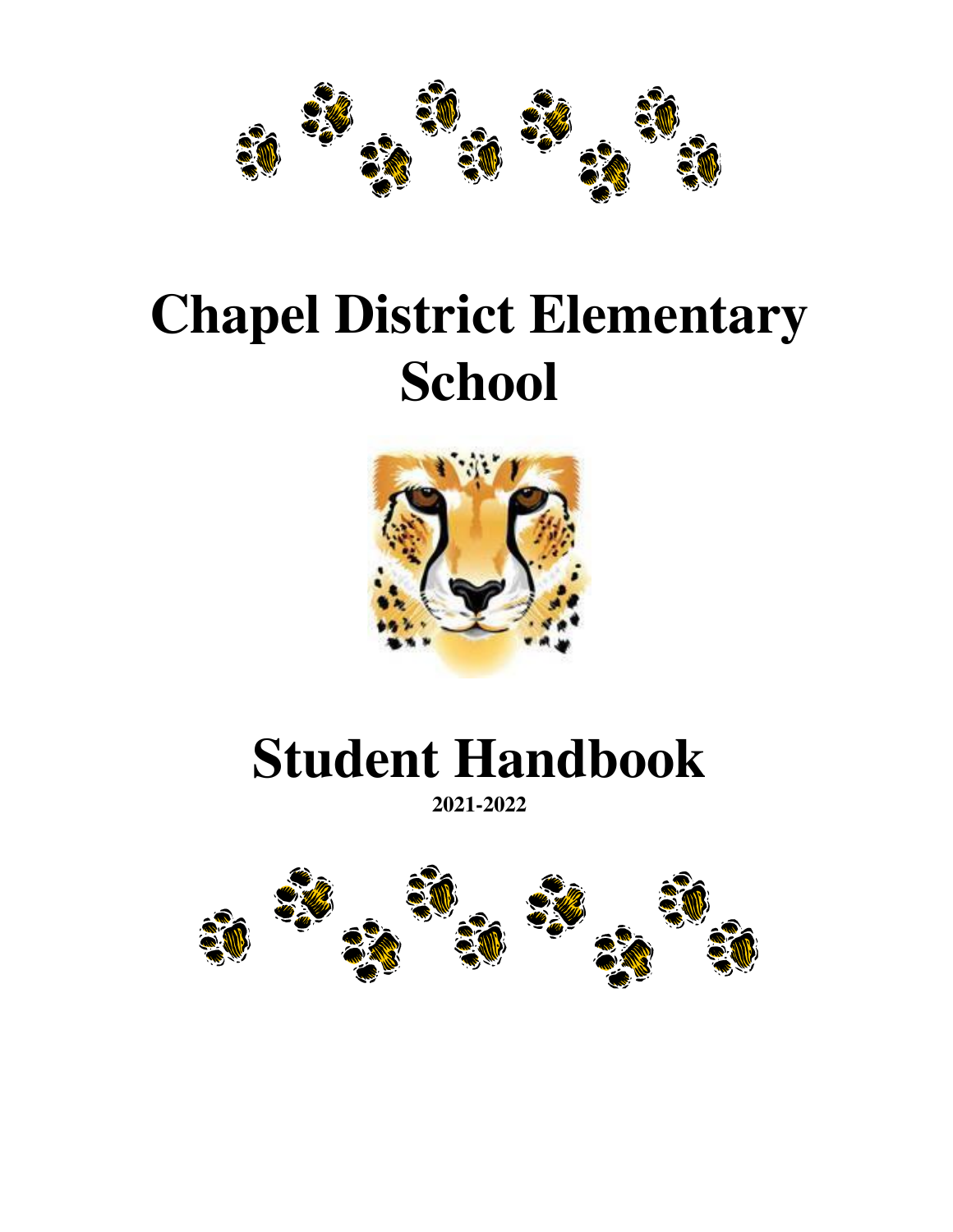## **School Procedures**

### **Arrival**

The doors of the school open at 8:35 am. No students or parents may enter the building prior to 8:35 am unless they are accessing the Critchlow Adkins before-school child care services. Parents who are accessing this service may enter through the outside cafeteria doors.

**Car riders can be dropped off between 8:35 am and 8:55 am at the main entrance on the side of the school. Parents should remain in their car and available staff will assist with students getting out of vehicles.**

**Students will be marked tardy after 8:55 am.** If a student is tardy, a parent/guardian must come in with the student and sign him/her in at the main office. PM Pre-K students should arrive at **12:35 pm**.

Parents are not permitted to walk their children to class beyond the first day. It is important that all students begin their morning routines upon entering the building. Staff are spaced throughout the building to help students if necessary.

#### **Inclement Weather or Emergency**

In the event of inclement weather, natural disaster, or state of emergency, the Superintendent may deem it necessary to delay school opening, close school early, or cancel school. If the decision is made to delay school opening, the following schedule will apply:

#### **Delay Schedule**

- 90 Minute School Delay:
	- o Arrival Time **10:05 – 10:25**
		- Students will be marked tardy after **10:25**
	- o Morning Pre-K students will arrive at **10:05** and be dismissed at **11:55**
	- o Afternoon Pre-K students will arrive at **1:05** and be dismissed at regular time
- 2 Hour School Delay
	- o Arrival Time **10:35 – 10:55**
		- Students will be marked tardy after **10:55**
	- o No Morning Pre-K program.
	- o Afternoon Pre-K students will report at their regular time **12:35**.

#### **Early Dismissal Schedule**

If the decision is made to close early, all schools will usually close two hours earlier than their regularly scheduled dismissal time. Chapel District's early dismissal time is **1:20 pm**. Parents/guardians need to instruct their child(ren) what to do in advance if there should be an early dismissal. They will need to know which bus to ride or who will pick them up from school.

School delay or closing information will be posted on the Talbot County Public Schools website [\(https://www.tcps.k12.md.us/\)](https://www.tcps.k12.md.us/)) and parents will receive a message through the TCPS School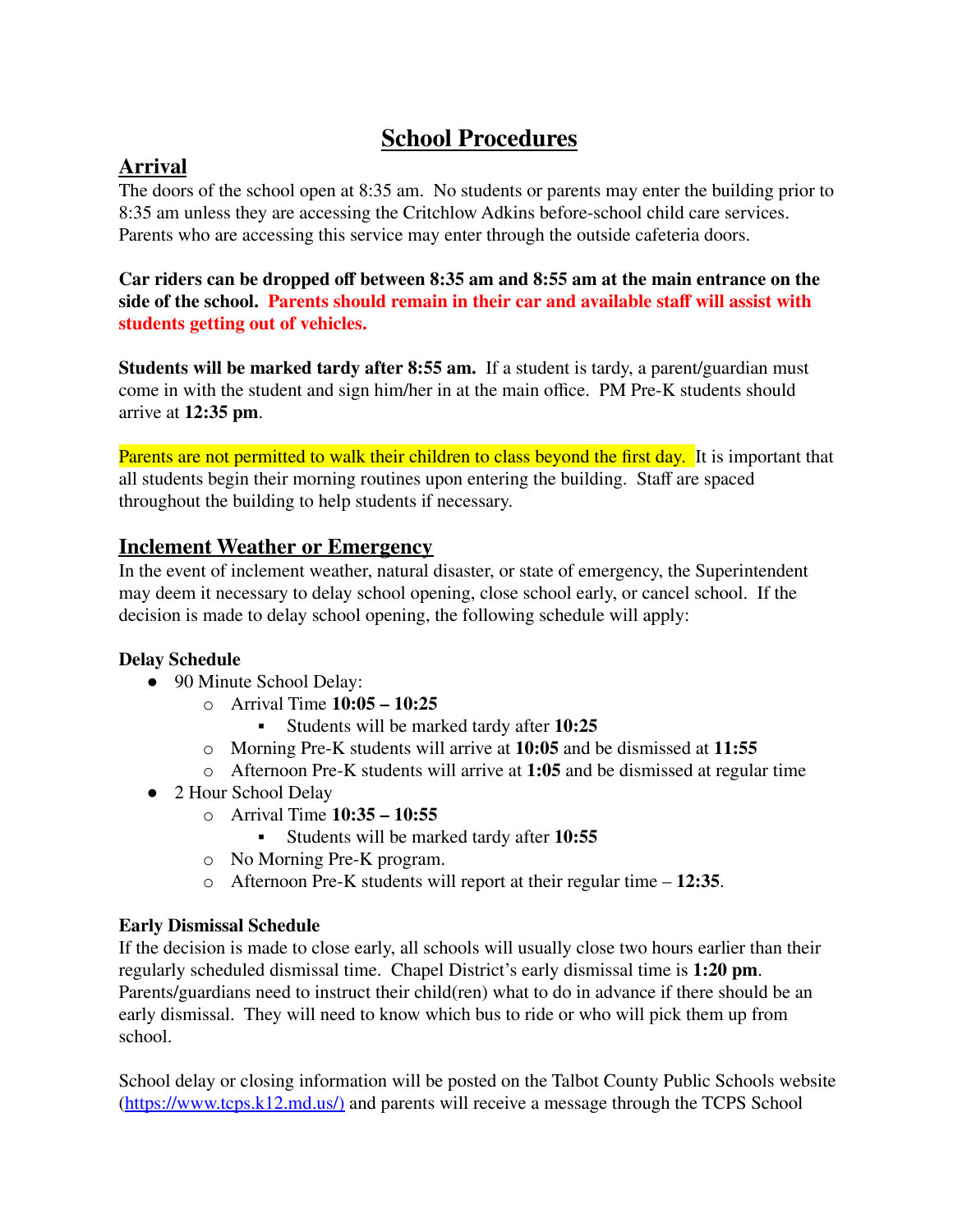Messenger notification system. Additionally, local television and radio stations will announce school delays and closings.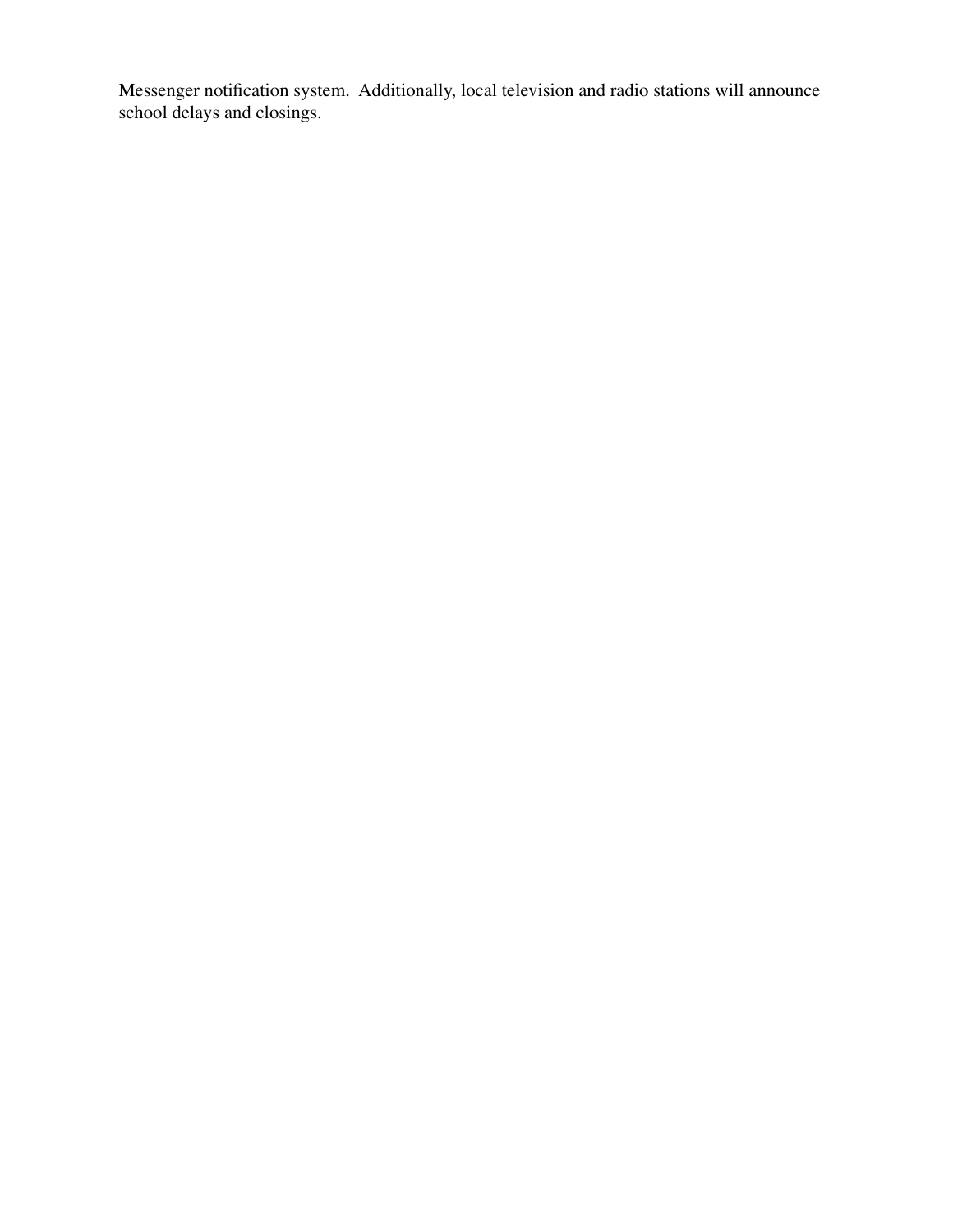#### **Half-Day Dismissal**

During the school year, there are several days that are scheduled as ½ days for students. Parents/guardians need to instruct their child(ren) what to do in advance so they will know which bus to ride or who will pick them up from school. On those days, dismissal time is **12:20 pm.** Morning PK will be dismissed at **12:20** with the rest of the students and will have a scheduled lunch time.

#### **Attendance**

Written excuses for absences are required on the day the student returns to school. After 5 days, an unlawful absence cannot be changed to a lawful absence. If your child is excessively absent, he/she may need a doctor's notes for each absence. Student attendance policy 10.2 can be found on the TCPS website at

<https://www.tcps.k12.md.us/index.php/board-ed/policies/102-student-attendance>

#### **Before and After School Care**

Child care services are available for students in pre-kindergarten through fifth grade through Critchlow Adkins Children's Center. Care is provided on regular weekdays (including when school is not in session) from 6:45 am until 5:30 pm. Contact Critchlow Adkins Children's Center at 410-822-6293 for more information.

#### **Breakfast/Lunch Program**

Breakfast and lunch are available daily for students. Free and reduced breakfast and lunch are available for those students who qualify. A form is mailed home during the summer. Forms are also available in the school office and can be filled out online at <http://www.tcps.k12.md.us/index.php/departments/food-service/free-reduced-meals>

Talbot County Public Schools' Food Services makes use of a computerized lunch system. Parents/guardians can prepay any amount on their child(ren)'s account and the amount of each day's purchase is deducted from the balance. The computer tracks the balance and parents/guardians are notified when the balance is low. Parents/guardians are able to view their student's account history and make an online payment to their child's account through My School Bucks. For all online transactions, parents/guardians will need their student's nine-digit ID number (found on report cards). Please visit the TCPS website and click on the My School Bucks button at the top left corner to make use of this service.

## **Parent Contact Information**

It is important that parents keep their contact information up to date. This information is used by the School Messenger notification system to inform parents of school delays/closings, emergencies, student absences and school happenings. Additionally, school personnel may need to contact parents during the day in the case of injury/illness or a discipline issue. If there is a change in any phone number, please be sure to inform the school office so the change can be made in the computer system.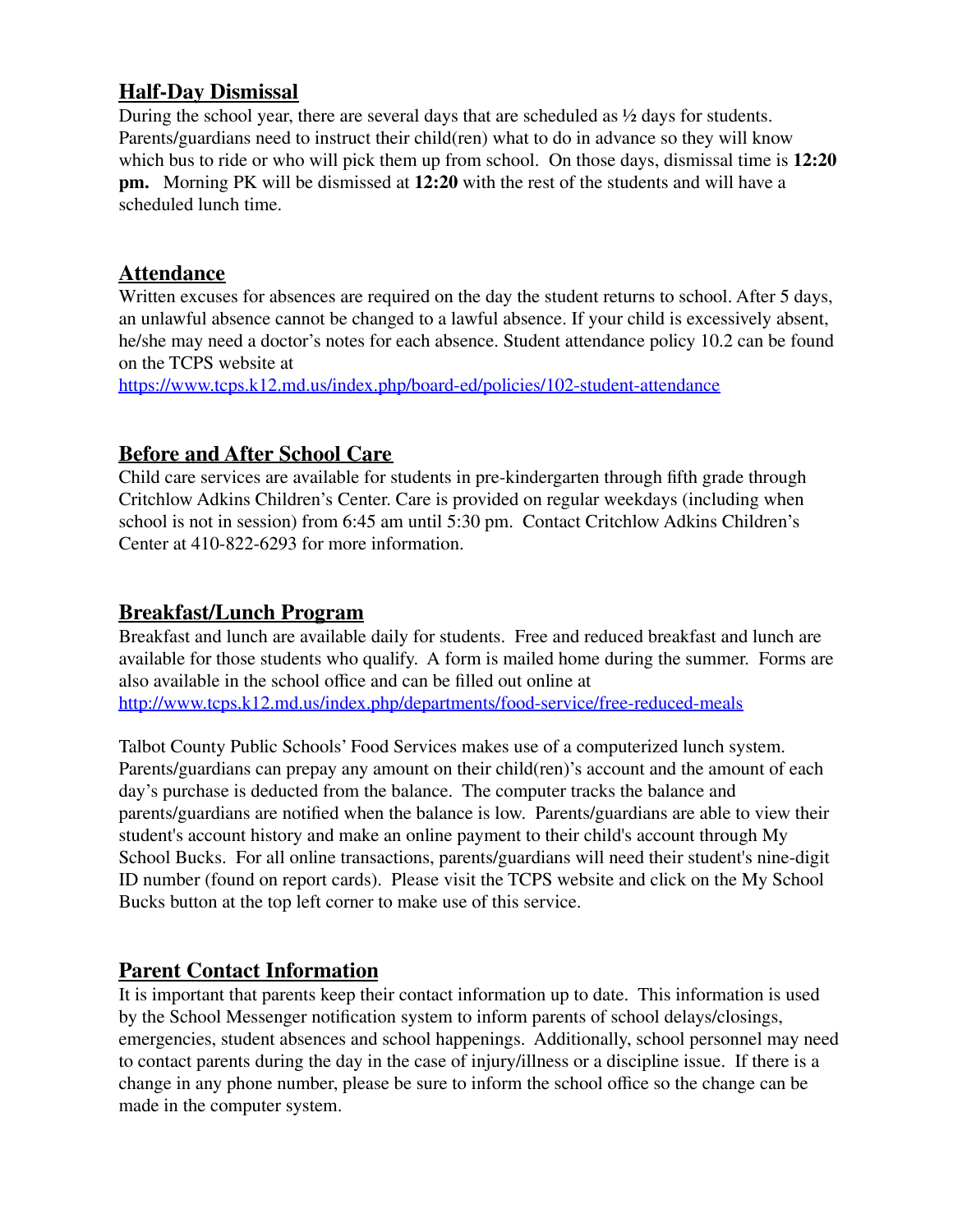#### **School Visitors**

Each and every visitor to the building must use the front entrance and register in the main office. Visitors will be required to present a picture ID upon arrival and state the nature of their business to office personnel. When the visit is complete, visitors are asked to stop in the main office to sign out.

Parent conferences may only be held when the teacher does not have instructional responsibilities and the parent/guardian must have made an appointment prior to the conference. Appointments may be made directly with the teacher. If a parent/guardian wishes to sit in a class for observation purposes, the observation must be scheduled in advance with the principal and the school principal must accompany the observer for the duration of the observation period (not more than 45 minutes). Observers must remain silent throughout their visit, as not to disrupt the learning process.

#### **Volunteers**

Volunteers are welcome at Chapel District Elementary! Those interested in volunteering should contact the Volunteer Coordinator, Jane Tillman, or their child's teacher to learn how they can become more involved. Ms. Tillman can be reached at *itillman@talbotschools.org* or by calling the main office at 410-822-2391.

## **Parent-Teacher Organization (PTO)**

The Chapel District PTO works with the teachers, principal, and office manager to organize activities and additional educational opportunities for the students. They are divided into committees to organize PTO events. They are always looking for parent volunteers willing to chair a committee or help with events. Please consider joining the PTO.

#### **Grandparents' Club**

The Chapel District Grandparents Club works with the teachers, principal, and office manager to organize activities and additional educational opportunities for the students. They are always looking for grandparent volunteers willing to join and help out. Please consider joining the Grandparents' Club.

#### **School Counselor's Office**

School counselors are an integral component in the education system. The school-counseling program is guided by the three state and national goals that address the needs of students for academic achievement, career decisions making, and social/emotional success. School counseling services include counseling, advising, consulting, and coordinating programs and initiatives. School counseling achieves maximum effectiveness through the support and collaboration of parents, teachers, administrators and community members. You can reach your child's counselor by calling the school's main office.

## **Field Trips**

Field trips are to be an extension of the learning process and are directly related to instructional objectives. Parents/guardians must give individual student permission. Permission letters will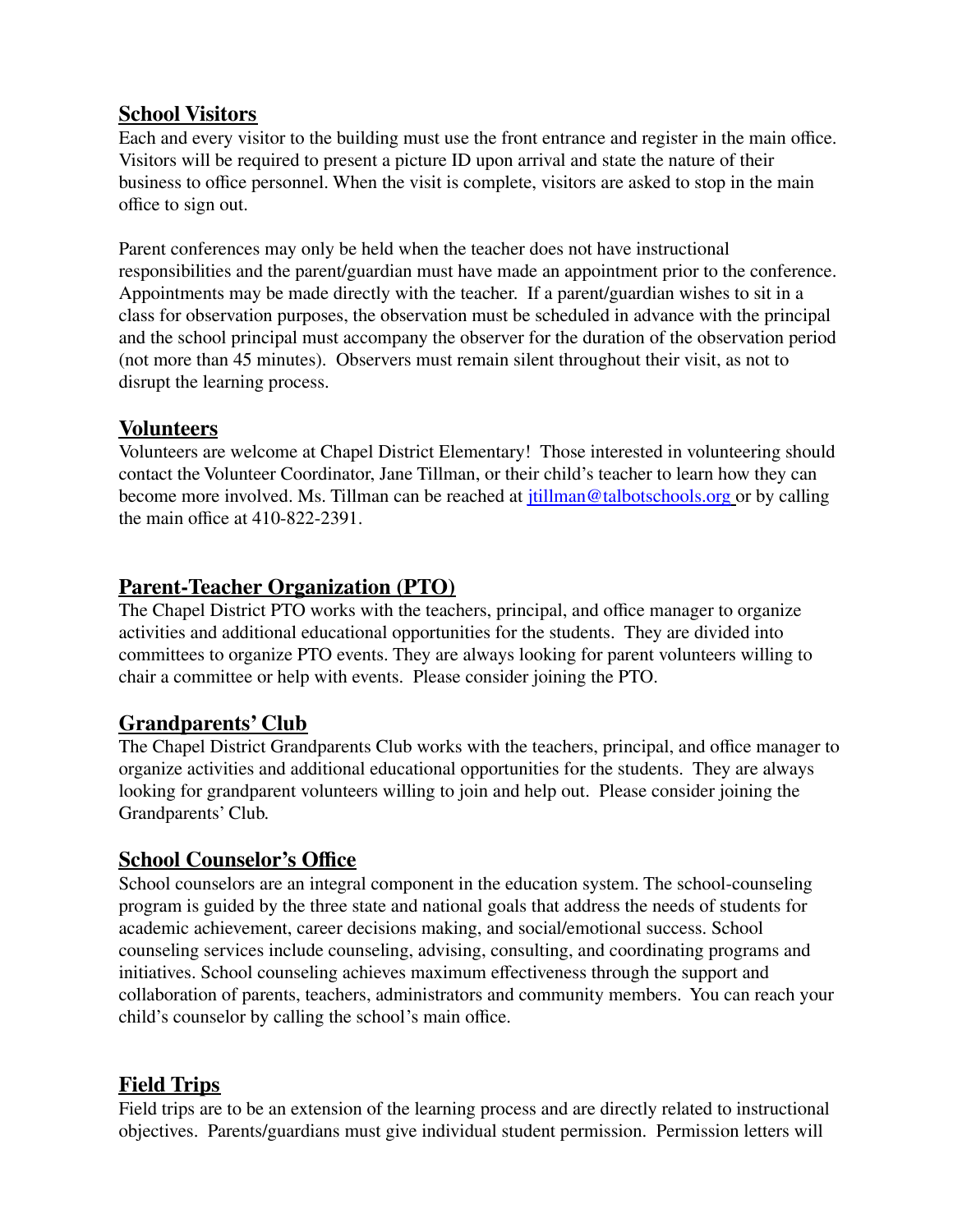go home with the student. All students are expected to follow school rules while on field trips. Students who do not follow rules will be referred to the Principal's office. These students may be denied the privilege of participating in field trips for the remainder of the year. School buses will be used as the mode of transportation, unless otherwise decided upon by the principal, office manager, or transportation manager.

Chaperones for field trips are welcome, when space is available. The number of chaperones will be determined by the teacher and/or the Manager of Transportation. Each teacher will use his/her own discretion in selecting chaperones. All chaperones must complete the Chaperone Agreement Form and present a picture ID. For out-of-county field trips, chaperones must ride the bus to and from the field trip; chaperones are not permitted to use their own transportation or meet a group of students at a destination. While on the field trip, each chaperone should maintain order in his/her group and should notify the teacher immediately if students are not complying with school rules.

#### \*\*As of 9/21, all field trips are temporarily suspended due to COVID-19.

**NOTE: No siblings, additional children or adults are permitted to attend the field trip. All chaperones selected must ride the bus with the students unless approved by the principal.**

#### **Class Activities/Picnics**

There will be several opportunities to celebrate during the school; these celebrations may include classroom parties. Any activities will be decided on by grade level teams and approved by the principal. Teachers will contact room parents/guardians to assist with setting up these activities. Due to COVID-19, parents will not be allowed in the school building for classroom parties until further notice.

Please do not send any birthday or food related treats for students to pass out to the class. When sending in classroom snacks for a special classroom planned activity, please check with the classroom teacher to see if anyone has a food allergy in the classroom. Snacks served during the school day should, to the extent practicable, make a positive contribution to children's diets and health, with an emphasis on serving fruits and vegetables as the primary snacks and water as the primary beverage.

There are many students with severe allergies in our classrooms. Notify the nurse and classroom teacher if your child is allergic to anything. In addition, please make sure to identify your child's allergy on the emergency card that will be handed out at the beginning of the school year.

#### **Invitations**

Invitations are not to be handed out on school property (including the school bus) even if enough are sent in for the entire class. This practice promotes exclusion and is not fair to all students. If invitations are sent in, they will be returned in the child's book bag.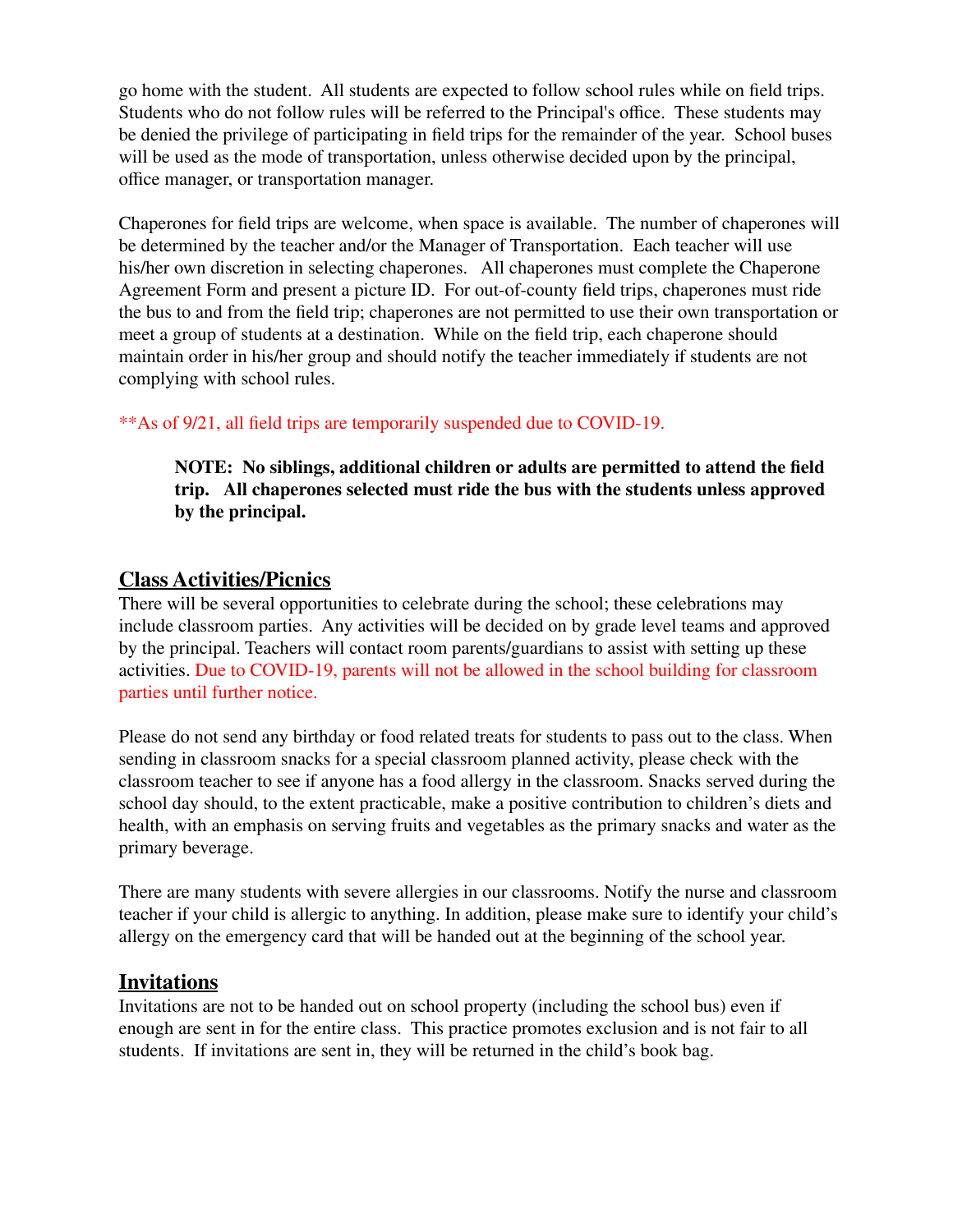## **Lost and Found**

All clothing and other items found on school grounds are placed in the Lost and Found in the cafeteria. Parents/guardians should periodically check there for items that belong to their child(ren). Items not claimed will be donated to a local charity at the end of the school year or when the pile becomes too large.

## **Pictures**

Individual student pictures are taken of all students in the fall. Yearbooks are also available to order near the end of the school year.

Throughout the school year, student pictures are taken for inclusion in the local newspaper, the school newsletter, on the TCPS or CDES website or on a bulletin board. If you do not want your child's picture included, please send in a letter stating your request.

## **Special Education**

Programs are available for any child with special needs. Services are arranged through the IEP procedures based on the individual's educational needs. Please contact your child's Principal if you have any questions.

#### **Student Insurance**

It is recommended that students purchase school accident insurance if parents do not have adequate coverage. Students participating in interscholastic athletics and certain classes are required to have insurance coverage. If a student needs to purchase insurance, it is available on the Talbot County Public School's website at <http://www.tcps.k12.md.us/index.php>

#### **Dismissal**

Dismissal procedures will start at 3:35 pm each day. Students who are riding home in a car are dismissed first. Shortly thereafter, students riding the bus home are dismissed.

#### **Car Riders**

If a child will be a car rider each day, parents/guardians must request a Car Rider Form. This form will designate who will be picking-up a student from school each day. Upon receiving that form, the school will issue an identification card that should be displayed in the car window. This will ensure that a student is going home with the correct adult.

At **3:35** pm, car riders are dismissed to grade level locations, Students will exit the building at the side of the school. Parents/guardians should stay in the car and wait for their child to walk to their vehicle. Parents/guardians should not park and walk to the school to pick up a child. A staff member will dismiss students when an adult is there to pick up the child. **Once a child is safely in their car, the car should remain in the line with the other cars and only move forward when the cars in front do so. Cars should not pass other cars that are waiting for a student to board**.